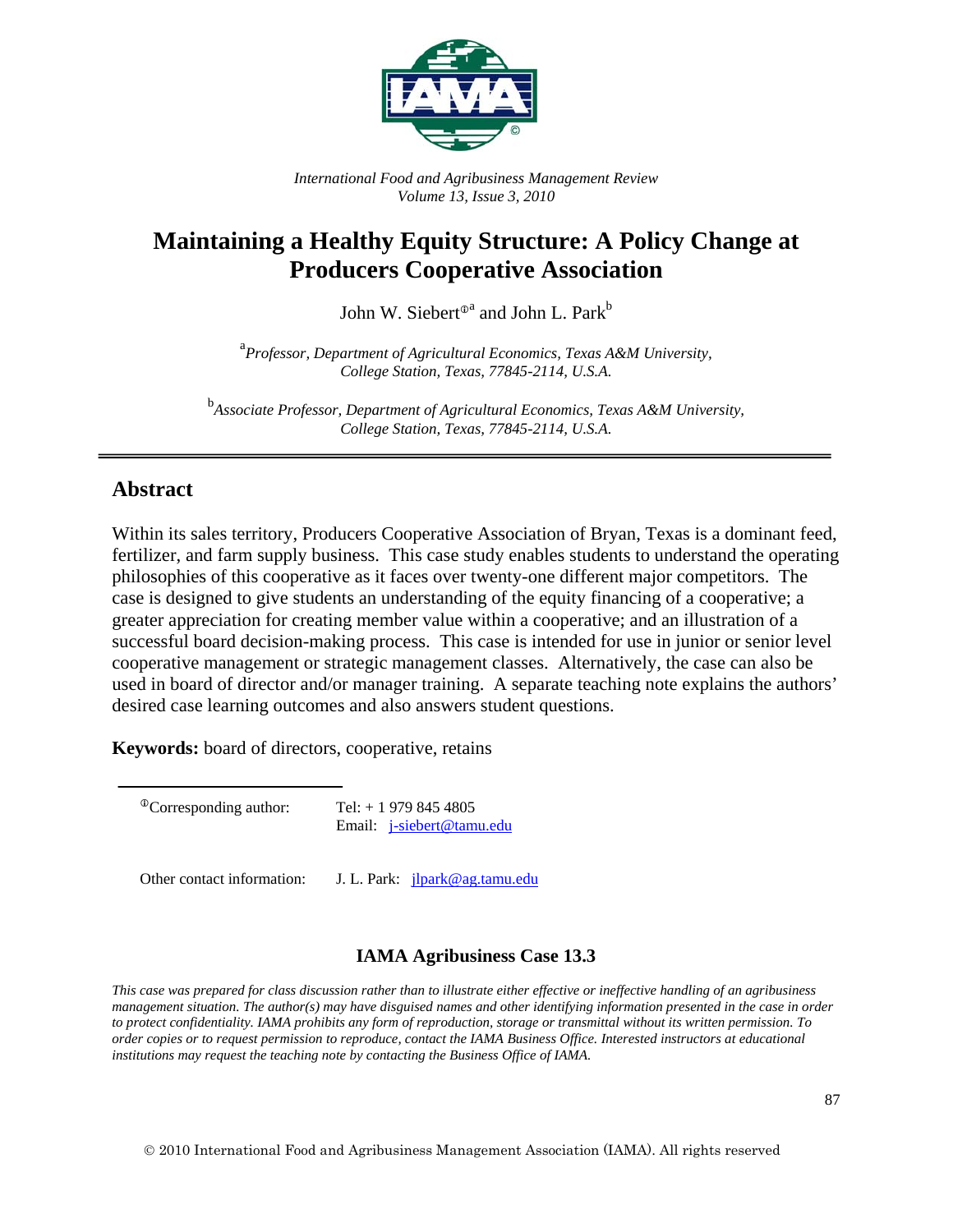#### *"You participate in the profits as you participate in generating the profits" – Bobby Kurten, Chairman of the Board*

Serving an area within a one hundred mile radius of Bryan, Texas, Producers Cooperative Association (Producers) provides feed, fertilizer, fuel, and supplies to agricultural producers. As of 2003 this single-facility cooperative's membership totaled 9,591. Such a large membership exists due to the vastness of the surrounding farming and ranching area in combination with a diverse economy capable of supporting both full and part-time agricultural producers. The large membership is also a result of this cooperative's philosophy regarding quality products, excellent service, and a dedication to making a profit.

## **A Change Considered - 1999**

When measured on the basis of return on sales (i.e., profit  $\div$  sales), General Manager James Deatherage understood that Producers' feed and supply departments were more profitable than either its fertilizer or fuel departments. However, each cooperative patron's allocation of yearend stock was based upon their total purchase dollars regardless of the department patronized. Therefore, in 1999, Deatherage proposed that the Board consider paying out net margins at different rates depending upon each individual department's own profitability. Deatherage thought that if Producers' stock were allocated according to a patron's purchase mix (and hence patron contribution to profits), this would always insure that patrons received the most accurate patronage dividends. As a result several benefits would occur. First, individuals doing business with the most profitable departments would be less likely to take this business to a competitor. Second, individuals doing the vast majority of their business with the less profitable departments would not be receiving profits earned in the more profitable departments. Third, the change would accurately maintain Board focus on those businesses best suited to new investment and sales growth. The seed of an important idea was thereby planted. Namely, Producers needed to be careful not to subsidize its less profitable departments by taking away from its more profitable departments. Such cross-subsidization could ultimately make Producers' profitable departments vulnerable to losing customers.

The Board of Directors was interested in this change, but a motion for the change was not made. One reason was that Producers faced numerous competitors in its twenty county (17,000 square mile) service area. Furthermore, different competitive market structures are faced by each department. For example, feed sales competition comes from Purina, Cargill, and Lone Star. Two of these companies are nationwide, and all three support numerous local feed dealers. Fertilizer competition comes from Helena, Wilbur-Ellis, and American Plant Food. Producers faces online competition in animal health products from Jeffers, Valley Vet, Walco International, Ag Med Supply Company, and Lextron Animal Health. Tractor Supply Company is a broadline farm supply competitor with eight stores in the area. McCoy's sells farm and ranch supplies and has three locations in the area. Producers face five different petroleum suppliers capable of delivering to farm and ranch locations. In addition, since Producers operates a large retail fuel location, they face countless fuel retailers (although not all of these sell farm diesel). In terms of the home and garden product category, Producers faces three major competitors. These are Lowes, Home Depot and Walmart, all of whom have tremendous buying power. Within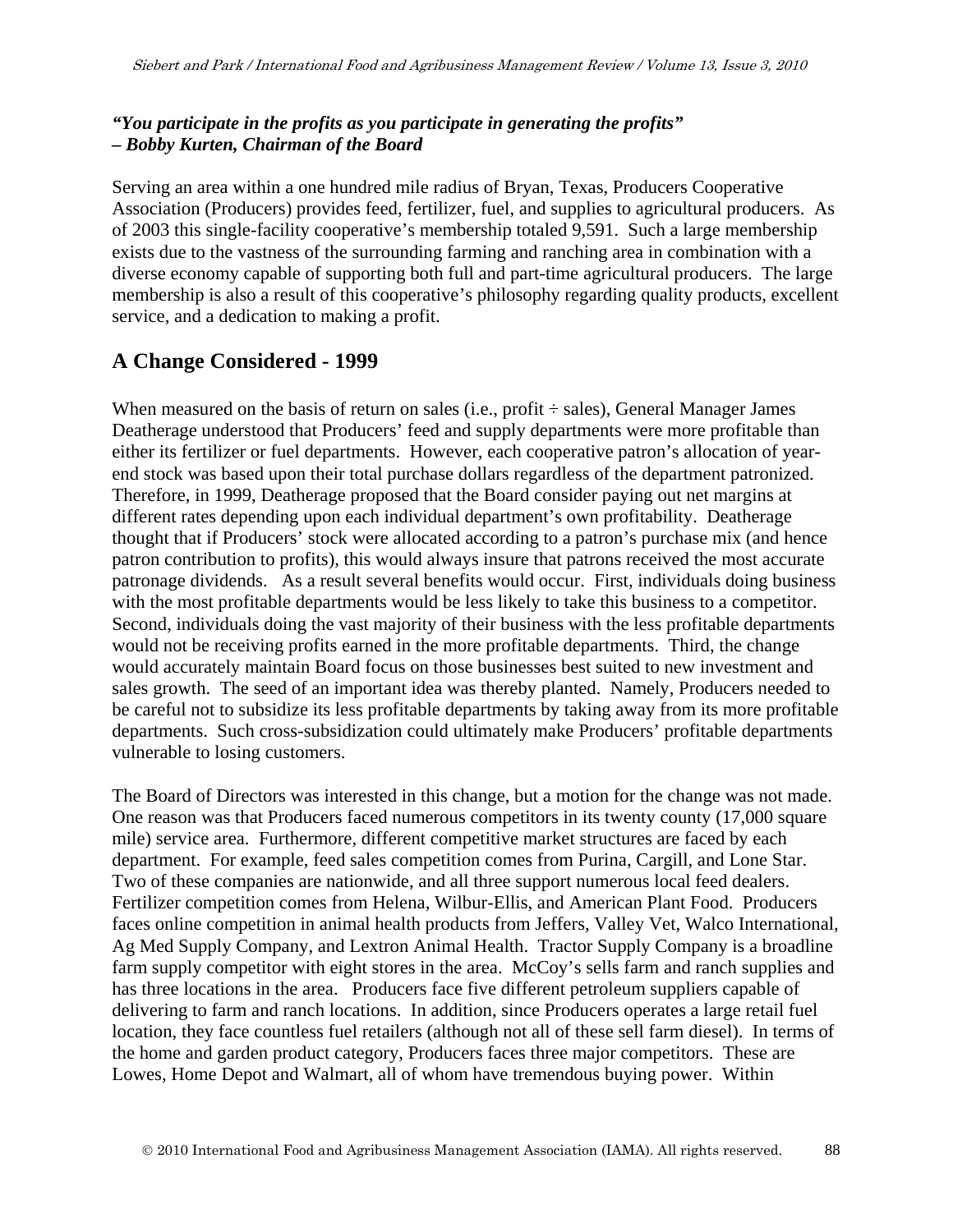Producers' service area, Lowes has three locations, Home Depot has five locations, and Walmart has nine locations.

### **The Cooperative Business Model**

Barton states that a cooperative can be

…distinguished from other businesses by three concepts or principals: First, the userowner principle. Persons who own and finance the cooperative are those that use it. Second the user-control principle. Control of the cooperative is by those who use the cooperative. Third, the user-benefit principle. Benefits of the cooperative are distributed to its users on the basis of their use. The user-benefits principle is often stated as business at cost. (p.1)

Barton goes on to state that user-benefits, "occur in the form of patronage refunds, more favorable prices, services that would otherwise be unavailable, and access to markets and assured sources of supplies" (p.2) He adds that, "the primary purpose [of a cooperative] is economic benefits for members." (p.8) A glossary of selected cooperative terminology is provided in Table 1.

| Cooperative      | A business owned by its customers (referred to as a <i>supply and/or service</i><br><i>cooperative</i> ) or owned by its suppliers (referred to as a marketing cooperative).<br>Producers is a supply cooperative. |
|------------------|--------------------------------------------------------------------------------------------------------------------------------------------------------------------------------------------------------------------|
| <b>Dividends</b> | The portion of year-end profit paid to cooperative members. In the case of<br>Producers, dividends are paid 30% in cash and 70% in stock.                                                                          |
| Equity           | The net asset value of the cooperative, less the liabilities owed by the cooperative to<br>non-members.                                                                                                            |
| Patron           | Someone who purchases from a cooperative and is an owner of the cooperative.<br>Also called a cooperative <i>member</i> .                                                                                          |
| Patron Equity    | The equity of a cooperative which is specifically identified with an individual<br>member(s). Synonymous with stock.                                                                                               |
| Profit           | Total revenue less all costs and expenses. Also called <i>net income</i> or, in a<br>cooperative, net savings.                                                                                                     |
| Redemption       | The repayment of stock to patrons. Also called revolving, retiring, or redeeming<br>stock.                                                                                                                         |
| Revolving Cycle  | The number of years elapsing between when a cooperative issues stock and when<br>that stock is redeemed. Producers is currently on a five-year revolving cycle.                                                    |
| <b>Stock</b>     | Also called <i>capital stock</i> and sometimes <i>preferred stock</i> . Stock is allocated to<br>individual patrons.                                                                                               |

**Table 1.** Glossary of selected terms pertaining to agricultural cooperatives **Term Term Definition and Synonyms**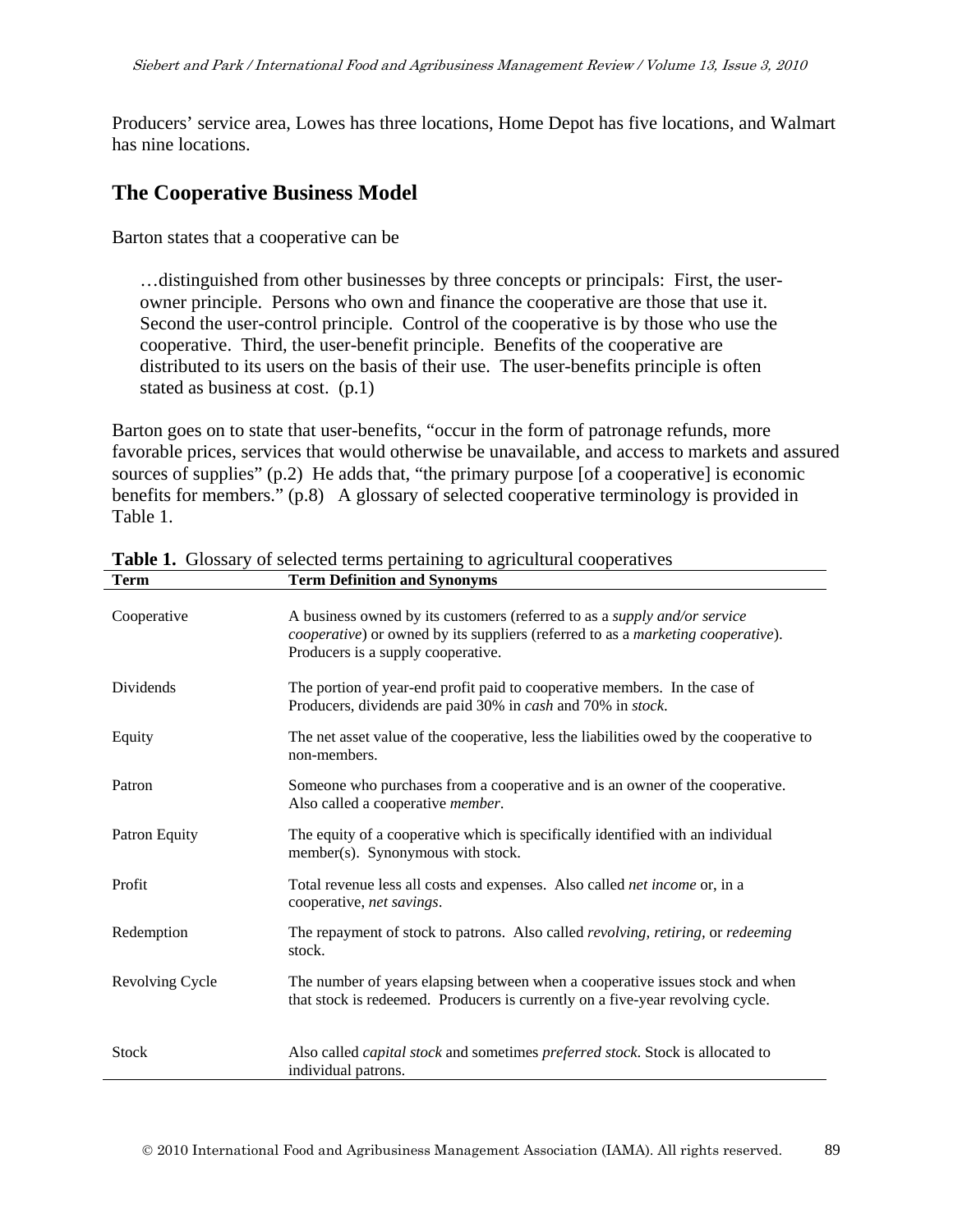Peterson and Anderson emphasize this when they state, "a cooperative maximizes [member] value when it produces an optimal differential return to members over what they would receive in the absence of cooperative membership." (p.372) When it comes to measuring member satisfaction, Deatherage knows that you cannot take a cooperative member's loyalty for granted. What gives members a valued experience are the things that cause such loyalty: "Run it like a business. Rotating stock [i.e., paying profits as dividends to members] is one of the things that give our members a feeling of ownership value. A managed, consistent rotation of stock will, in itself, create loyalty."

## **Producers History**

Producers was founded in 1943 by seventeen members who purchased railcars of grain in order to bag the grain for use as livestock feed. Beginning in 1948 and spanning a period of 26 years, local rancher Woody Humphries served the cooperative. Mr. Humphries was initially a board member, holding the position of Secretary. In 1951 he was elected Chairman of the Board. In many ways his pragmatic focus set the modern direction of the cooperative: "Priorities are important. You must figure out the difference in what you want to do and what you should do. If you figure that out, you will be successful" (Clifton et al.). Over the years this mantra has manifested itself through Producers philosophy of serving members' needs and doing so at a profit.

Potential members of Producers must be in production agriculture with the intent to earn a profit. They can only join subject to board approval and must pay \$10 for one share of preferred stock. As members purchase products from the cooperative, they simultaneously contribute to the cooperative's capital. This occurs because a percentage of the profit generated by each member's dollar purchases is retained in the form of capital stock. Capital stock is redeemed (i.e., paid back to each member) at the discretion of the board. Since the late 1980s, the Producers board has been able to maintain a five-year revolving cycle. Even though members must wait five years, they often refer to their stock as a dividend. Because this capital stock can only be awarded through patronage in the cooperative, a virtuous cycle exists whereby members' on-going purchases fund the cooperative's equity and secure its future growth and operation.

Recent benchmarks show that Producers leads their peers in promptly revolving patrons' capital.<sup>1</sup> A survey was made of ninety-six Texas marketing and/or supply cooperatives working in such areas as cotton, grain, chemicals, fuel, feed, supplies, garden, and/or other (Baros). Seventy-one of these cooperatives replied to a question concerning the "age of their oldest patronage stock outstanding." The average age of the oldest stock was 17.6 years compared to Producers' average of only five years.

The physical assets of Producers feature a modern feedmill, a dry fertilizer manufacturing plant, a self-service fueling station, a 24,000 sq. ft. farm supply store, and a home and garden center. Deatherage explains the financing of Producers growth: "We have grown out of hip pocket. It is nice to be able to say that we are debt-free. However, we cannot let this keep us from being progressive. What is important is the quality of facilities. We take on a new project every single year. You have to keep growing."

 $\overline{a}$  $<sup>1</sup>$  The words member and patron are used interchangeably.</sup>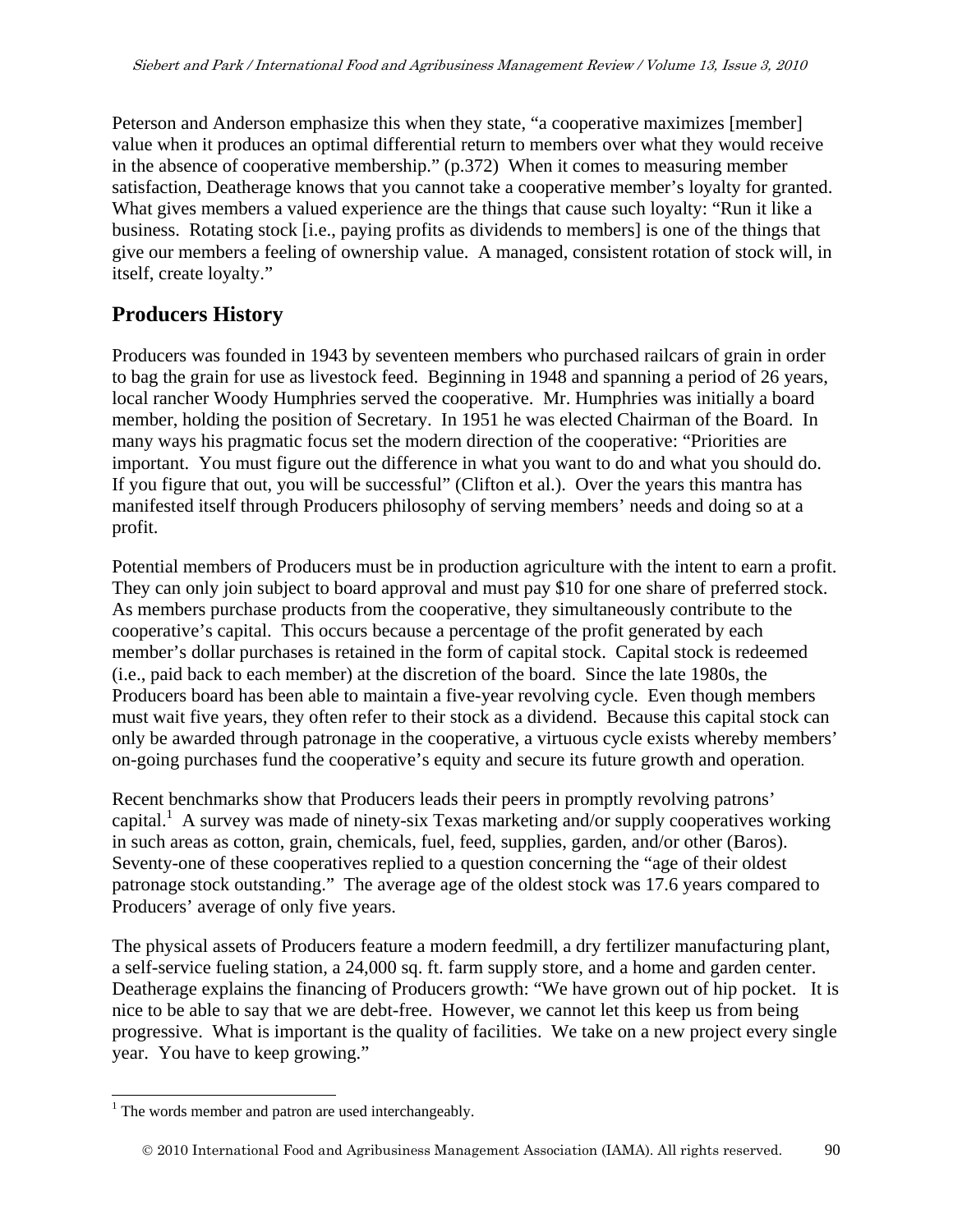### **Producers Financial Performance**

Table 2 provides recent benchmarking statistics for 2007. It presents both balance sheet and income statement information for Producers as compared to the average amongst a peer group of seventeen supply cooperatives (USDA). All of these cooperatives have annual sales between \$50 to \$100 million. In the balance sheet portion it can be seen that Producers has greater equity as a percentage of total assets, 83.89% versus the group average of 54.51%. Producers' equity

|                                              | <b>Producers Cooperative</b> | <b>Supply Co-op Average</b> |
|----------------------------------------------|------------------------------|-----------------------------|
|                                              | 2007                         | 2007                        |
| <b>Balance</b> sheet                         |                              |                             |
| Current assets                               | 66.99%                       | 54.53 %                     |
| Other assets                                 | 0.08%                        | 3.02%                       |
| Investments                                  | 2.86%                        | 17.63%                      |
| Plant, Property and Equipment (net)          | 30.05%                       | 24.82%                      |
| Total assets                                 | 100.00%                      | 100.00%                     |
| <b>Current liabilities</b>                   | 16.10%                       | 36.64%                      |
| <b>Total liabilities</b>                     | 16.10%                       | 45.49%                      |
| Allocated equity                             | 48.12%                       | 30.55%                      |
| Retained earnings                            | 35.77%                       | 23.96%                      |
| Total equity                                 | 83.89%                       | 54.51%                      |
| Total equity and liabilities                 | 100.00%                      | 100.00%                     |
| <b>Income statement</b>                      |                              |                             |
| Total sales                                  | 100.00%                      | 100.00%                     |
| Cost of goods sold                           | 81.30%                       | 86.45%                      |
| Gross margin                                 | 18.69%                       | 13.55%                      |
| Service and other income                     | 1.06%                        | 3.45%                       |
| Gross revenue                                | 19.76%                       | 17.00%                      |
| Wages                                        | 6.05%                        | 7.20%                       |
| Depreciation                                 | 1.56%                        | 1.17%                       |
| <b>Interest</b>                              | 0.00%                        | 0.70%                       |
| Other                                        | 6.88%                        | 4.56%                       |
| Total expenses                               | 14.49%                       | 13.64%                      |
| Income-own operations                        | 5.27%                        | 3.37%                       |
| Patronage income                             | 0.67%                        | 1.48%                       |
| Non-operating income                         | 0.99%                        | 0.13%                       |
| Net income before taxes                      | 6.93%                        | 4.98%                       |
| Taxes                                        | 0.78%                        | 0.71%                       |
| Net income                                   | 6.14%                        | 4.26%                       |
| Ratios <sup>b</sup>                          |                              |                             |
| Return on sales (net income / total sales)   | 6.14%                        | 4.26%                       |
| Asset turnover (total sales / total assets)  | 2.55                         | 2.49                        |
| Return on assets (net income / total assets) | 15.65%                       | 10.60%                      |
| Leverage (total assets / total equity)       | 1.19                         | 1.83                        |
| Return on equity (net income / total equity) | 18.66%                       | 19.44%                      |

**Table 2.** Financial statement comparison of Producers Cooperative to the average of similarlysized U.S. supply cooperatives,  $2007<sup>a</sup>$ 

<sup>a</sup> Co-op average is for 17 U.S. farm supply cooperatives, all having between \$50 to \$100 million annual sales. Totals may not add due to rounding. **Source:** USDA-RBS. b

 $b$  Dollar totals used for the ratio calculations are as follows. Column one, Producers Cooperative: total sales = \$54,009,515, net income  $= $3,320,863$ , total assets  $= $21,208,203$ , and total equity  $= $17,792,620$ . Column two, the aggregate of all 17 U.S. farm supply cooperatives: total sales =  $$1,114,605,363$ , net income =  $$47,524,239$ , total assets =  $$448,289,903$ , and total equity = \$244,362,826.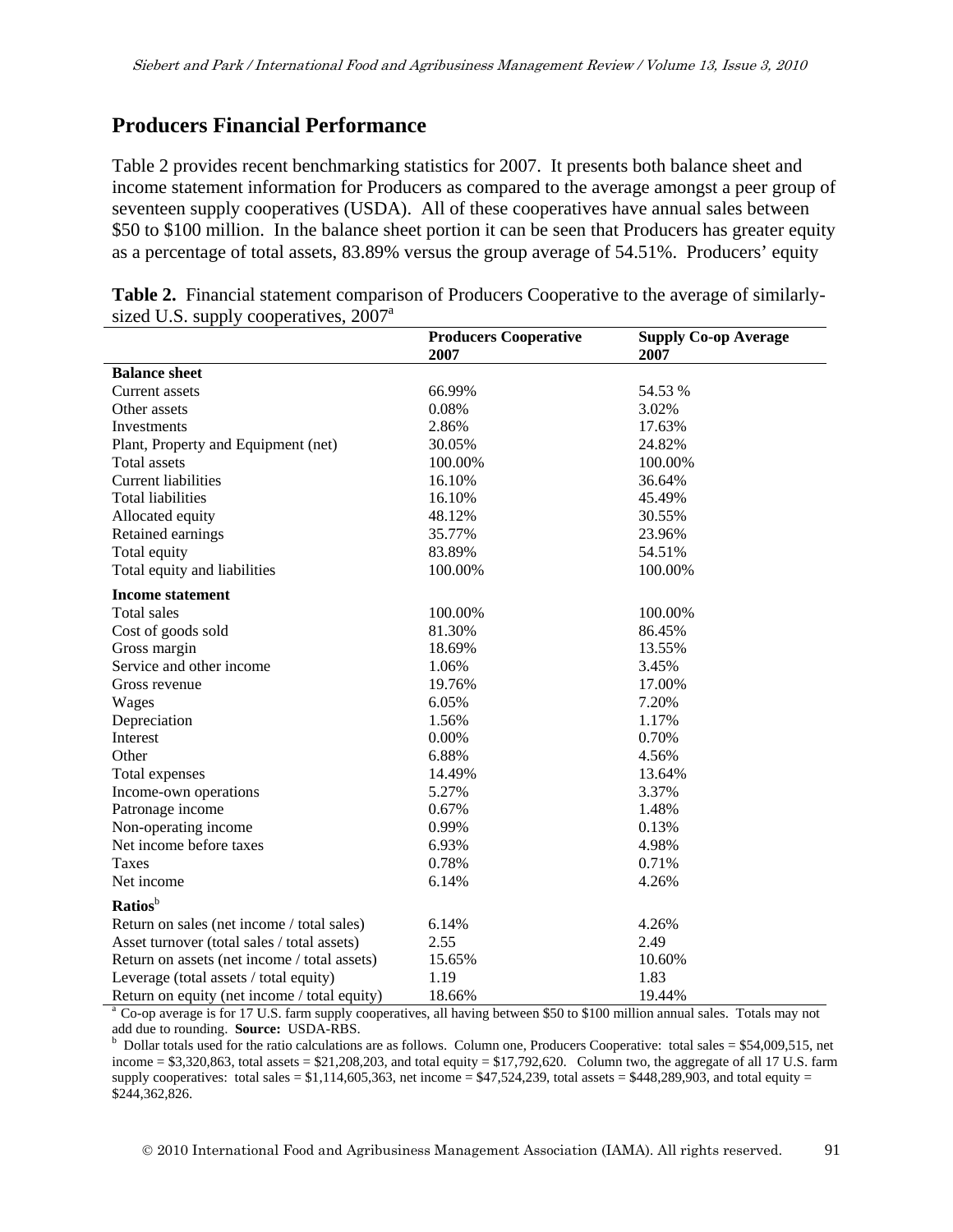consists of allocated equity (i.e., members' stock) in the amount of 48.12% of total assets versus the group average of only 30.55%. Producers' equity also consists of retained earnings in the robust amount of 35.77% of total assets versus the group average of 13.65%.

In the income statement portion of Table 2 it can be seen that Producers' gross margin is higher at 18.69% of sales versus the group average of 13.55%. Other factors contributing to Producers' performance include lower wages (6.05% of sales versus the group average of 7.20%), lower interest expense (0.00% of sales versus the group average of 0.70%), and higher non-operating income (0.99% of sales versus the group average of 0.13%). As a consequence, Producers' return on sales exceeds that of the group average. Ratios presented at the bottom of Table 2 show that Producers has higher return on sales (6.14% versus 4.26%), higher asset turnover (2.55 versus 2.49), higher return on assets (15.65% versus 10.60%), lower total assets to total equity (1.19 versus 1.83), and a slightly lower return on equity (18.66% versus 19.44%).

For accounting purposes, Producers is divided into four different departments: (1) feed, (2) fuel, (3) fertilizer, and (4) farm supply/home and garden. According to Deatherage, "all four of our departments are profitable. All four pay patronage back." Referring to individual products, Deatherage states, "there are some product lines we cannot be in. Our preference is not to match price just to sell something. Loss leaders are usually just that, a loss."

To paraphrase Deatherage's philosophy of financial management, one might describe him as saying: 'We want to run this cooperative like a business where we have made a good buy, run an efficient operation, and make a return. On the other hand, when it is difficult for us to match a price we prefer not to subsidize the sale of that product. We pay our profits back to the members at year end, yet I do not want our sales people to rely on this point. But I hope members recognize this point, on their own, and factor it into purchase decisions.'

To paraphrase Deatherage's product and service philosophy, one might describe him as saying, 'we want to provide the best products, programs and services with the most knowledgeable, service-oriented staff in our area. Patrons know we can be depended upon. Non-members do business with us for these same reasons.'

Deatherage realizes that debt is a tool to both grow and to multiply earnings. He does not rule out the idea of borrowing, but it would have to be a very special project. He knows his board and members like to say that their co-op is debt-free. Although Producers does grow aggressively, Deatherage cautions against growing just to be larger."

Table 3 shows Producers' steady sales growth over the period 1999 to 2003. Despite facing numerous competitors, Producers has remained a thriving business. The cooperative returned an average of 6.3% of all of the purchase expenditures made by its members. At the end of the year, 30% of these returns were paid to members in cash. The remaining 70% was issued as preferred stock with the Board's intentions being to redeem this stock (i.e., pay back in cash) five years from the date of issue. The cash-stock percentage split, common to many cooperatives, is intended to enable members to pay personal income taxes on cooperative earnings due in the current year. Such taxes are due because these profits have been allocated to the individual members. The relatively fast five year stock rotation cycle prevents owners' investment in the cooperative from being tied up for an extended time period.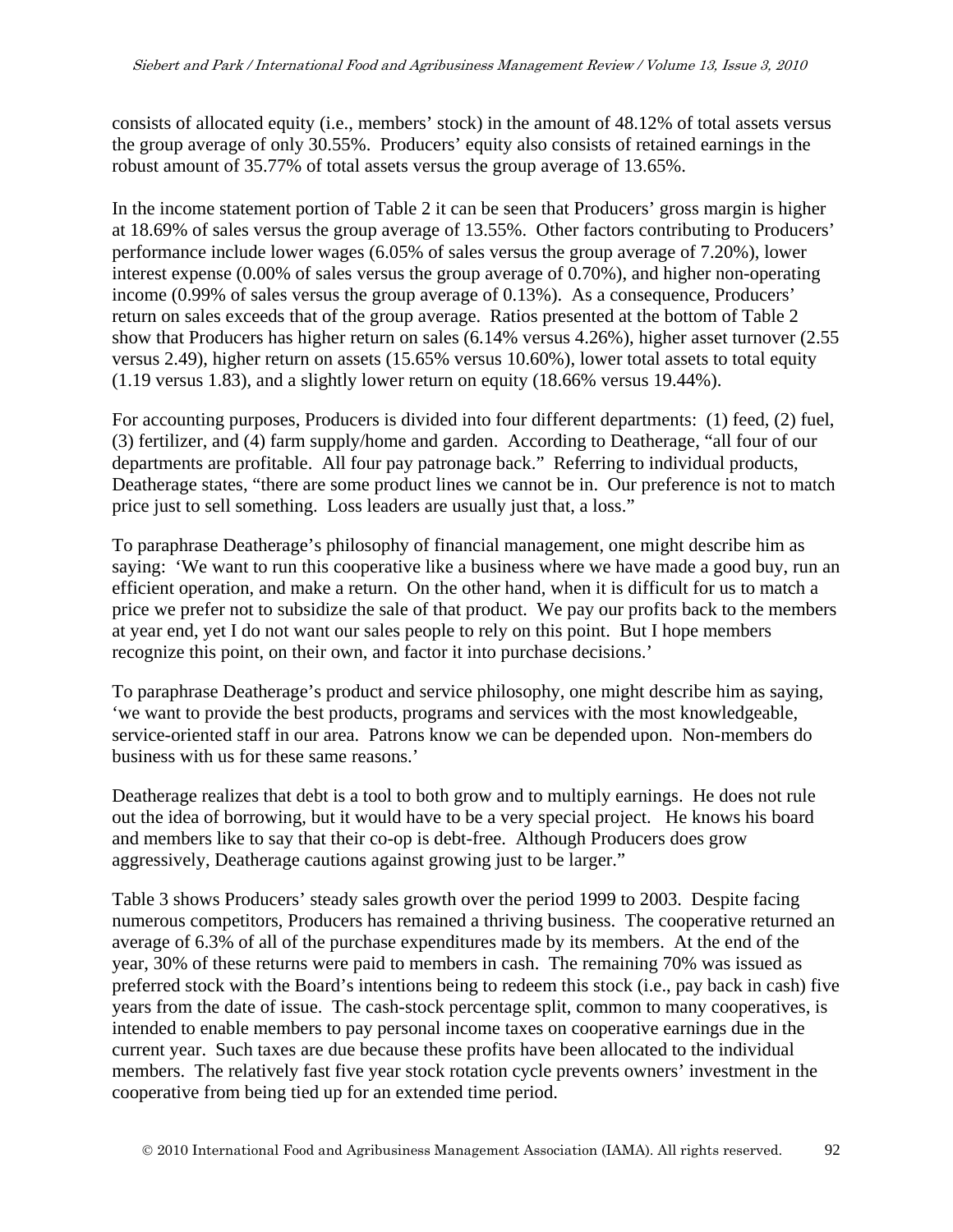|         | <b>Total</b>                               | <b>Total</b>            | <b>Qualified Distribution</b> |
|---------|--------------------------------------------|-------------------------|-------------------------------|
| Year    | <b>Qualified Distribution</b> <sup>a</sup> | <b>Member Purchases</b> | Percentage                    |
| 1999    | \$1,796,455                                | \$24,747,659            | 7.25%                         |
| 2000    | \$1,853,624                                | \$27,435,778            | 6.75%                         |
| 2001    | \$1,610,180                                | \$28,004,075            | 5.74%                         |
| 2002    | \$1,450,521                                | \$28,174,811            | 5.14%                         |
| 2003    | \$2,012,159                                | \$30,443,372            | 6.60%                         |
| Average |                                            |                         | 6.30%                         |

|  |  |  | Table 3. Total qualified patronage refund distributions, 1999-2003 |  |  |
|--|--|--|--------------------------------------------------------------------|--|--|
|--|--|--|--------------------------------------------------------------------|--|--|

stock. Total qualified distribution *differs* from a cooperative's net savings (i.e., net income) due to factors such as: book-to-tax depreciation differences; losses on any stock the cooperative owns in federated cooperatives; cooperative earnings on nonmember business; any retained earnings, and also the income taxes paid by the cooperative on such non-member business.

### **Board of Directors Meeting – 2003**

After a successful 2003, the matter of allocation of year-end profits received board attention once more. The board had Deatherage research and prepare extensive exhibits about the topic. In the preparation of these exhibits, every effort was made to allocate General and Administrative (G&A) expenses to each department based upon direct use. However, some G&A proved to be un-allocable. Such categories included advertising, annual meeting expense, employee costs for the main office, postage, equipment, security, property taxes, telephone, credit card fees and a few more items, all of which are allocated equally against all sales dollars. Fixed costs, in so far as these can be measured by depreciation, are allocated to each respective department.

Table 4 is a Board exhibit that detailed individual departmental performance for the years 1999- 2003. On a percentage of sales basis, earnings averaged 8.71% for Feed, 7.93% for Supplies, 3.33% for fertilizer an 1.55% for petroleum. Feed was the top department for the years 2000, 2002, and 2003 while Supply was the top department for the years 1999 and 2001. On the bottom end, Petroleum was the lowest performer in every single year. Because all members received dividends based on overall profitability, such numbers naturally led Deatherage to be concerned that petroleum customers might be subsidized by the customers of the other departments.

In order for the Board to understand this situation, Table 5 gives a 2003, department-bydepartment, profile for fourteen different patrons' purchases. Those shown purchased an average of \$11,682 in supplies, \$41,790 in fuel, \$17,915 in feed, and \$18,773 in fertilizer. In aggregate, these patrons' received a 2003 refund of \$5,960. This payment was the actual 6.61% dividend (based on average profit) for 2003. In contrast, by using the proposed new dividend rates by department, the aggregate payment received by these selected patrons would drop by \$2,356 to the new lower level of \$3,604. Deatherage had selected the fourteen patrons in Table 5, not as a random sample, but rather so as to profile which types of members would benefit, or lose, as a consequence of their particular departmental purchasing mix.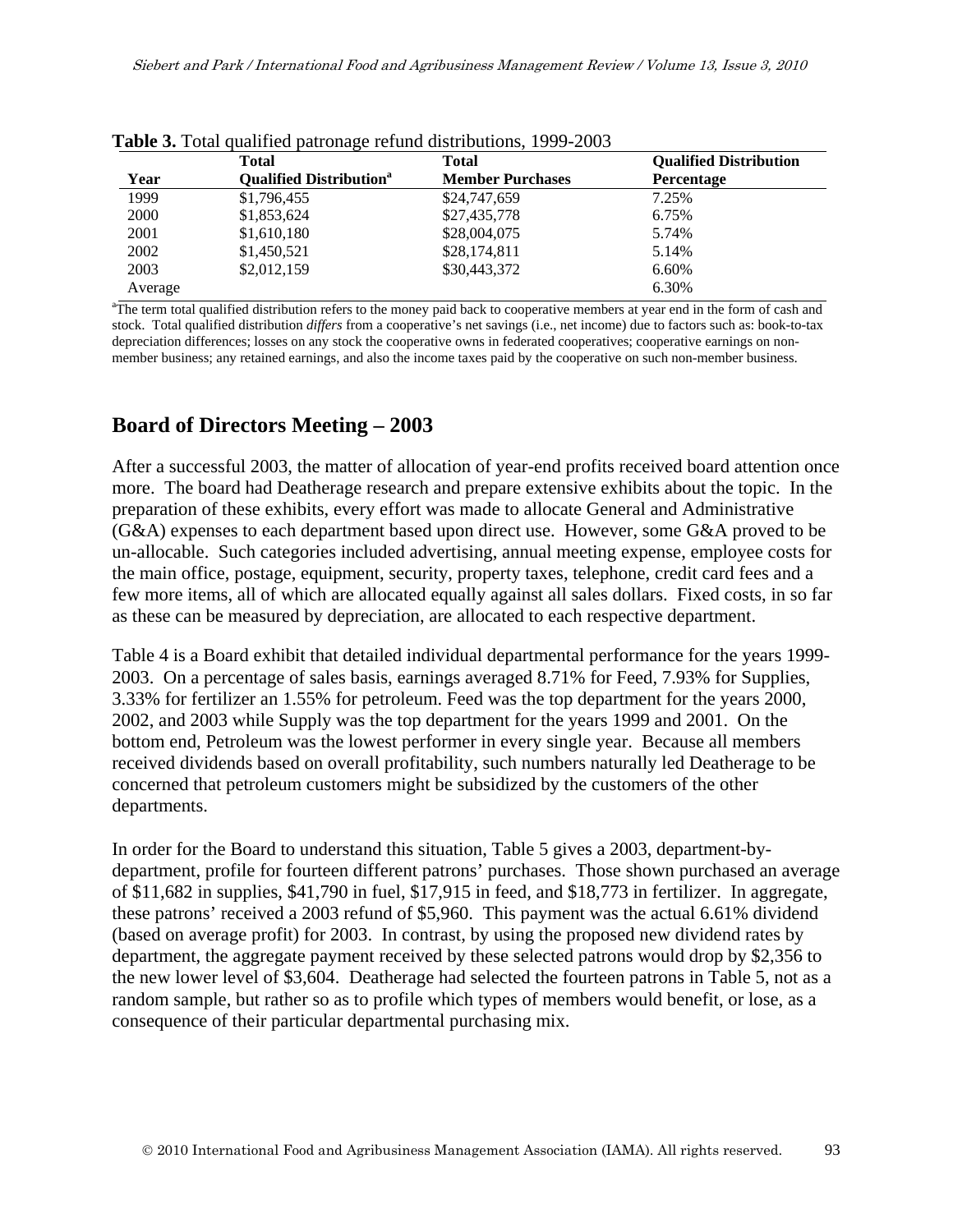|                                                                                                                                           |               |           |       |                   | <b>Sales Weighted</b> |
|-------------------------------------------------------------------------------------------------------------------------------------------|---------------|-----------|-------|-------------------|-----------------------|
| Year                                                                                                                                      | <b>Supply</b> | Petroleum | Feed  | <b>Fertilizer</b> | Average               |
| 1999                                                                                                                                      |               |           |       |                   |                       |
| Profit                                                                                                                                    | 9.07%         | 1.87%     | 8.79% | 5.49%             | 7.26%                 |
| Difference <sup>a</sup>                                                                                                                   | 1.82%         | $-5.38%$  | 1.54% | $-1.76%$          | 0.00%                 |
| 2000                                                                                                                                      |               |           |       |                   |                       |
| Profit                                                                                                                                    | 7.91%         | 1.97%     | 9.41% | 4.03%             | 6.76%                 |
| Difference <sup>a</sup>                                                                                                                   | 1.16%         | $-4.78%$  | 2.66% | $-2.72%$          | 0.00%                 |
| 2001                                                                                                                                      |               |           |       |                   |                       |
| Profit                                                                                                                                    | 8.97%         | 1.81%     | 7.65% | 2.78%             | 5.75%                 |
| Difference <sup>a</sup>                                                                                                                   | 3.22%         | $-3.94\%$ | 1.89% | $-2.97\%$         | $0.00\%$              |
| 2002                                                                                                                                      |               |           |       |                   |                       |
| Profit                                                                                                                                    | 5.46%         | 0.91%     | 7.87% | 2.34%             | 5.15%                 |
| Difference <sup>a</sup>                                                                                                                   | 0.31%         | $-4.24%$  | 2.72% | $-2.81%$          | $0.00\%$              |
| 2003                                                                                                                                      |               |           |       |                   |                       |
| Profit                                                                                                                                    | 8.25%         | 1.21%     | 9.83% | 1.99%             | 6.61%                 |
| Difference <sup>a</sup>                                                                                                                   | 1.64%         | $-5.40%$  | 3.22% | $-4.62%$          | 0.00%                 |
| 5 Year Simple Average                                                                                                                     |               |           |       |                   |                       |
| Profit                                                                                                                                    | 7.93%         | 1.55%     | 8.71% | 3.33%             | 6.31%                 |
| Difference <sup>a</sup>                                                                                                                   | 1.63%         | $-4.74%$  | 2.41% | $-2.98%$          | 0.00%                 |
| <sup>a</sup> Difference refers to the profit of an individual department minus the sales weighted average profit for the cooperative as a |               |           |       |                   |                       |

| Table 4. Profits expressed as a percentage of departmental sales, Producers Cooperative |  |  |  |
|-----------------------------------------------------------------------------------------|--|--|--|
|                                                                                         |  |  |  |

whole.

 Once the board members looked at Table 5, a significant discussion ensued. Only five of the fourteen patrons shown in the Table would gain from the proposed policy change. The smallest gain was that of patron number twelve, in the amount of \$18. The largest gain was going to be that of patron number fourteen, in the amount of \$2,270. Patron fourteen's good fortune resulted from the fact that his/her purchases were mainly from the more profitable feed department. On the other hand, nine of those listed in the Table would receive less money due to the proposed change. The smallest of these would be the decrease in the dividend of patron number one, in the amount of -\$42. The largest of these would be the decrease in the dividend incurred by patron number eight in the amount of -\$21,537. This occurred because patron eight's purchases were all from the petroleum department.

Seeing these exhibits, a board member spoke up to say, "it simply does not seem right to make a change whereby many patrons would lose."

A second board member spoke up in response. "Wait a minute. Look at our average for all patrons shown on the bottom right corner of the Table 5. Our average patron does not win or lose from this change. If this is a more efficient way to price our products, then we need to consider making this change even though some patrons might lose."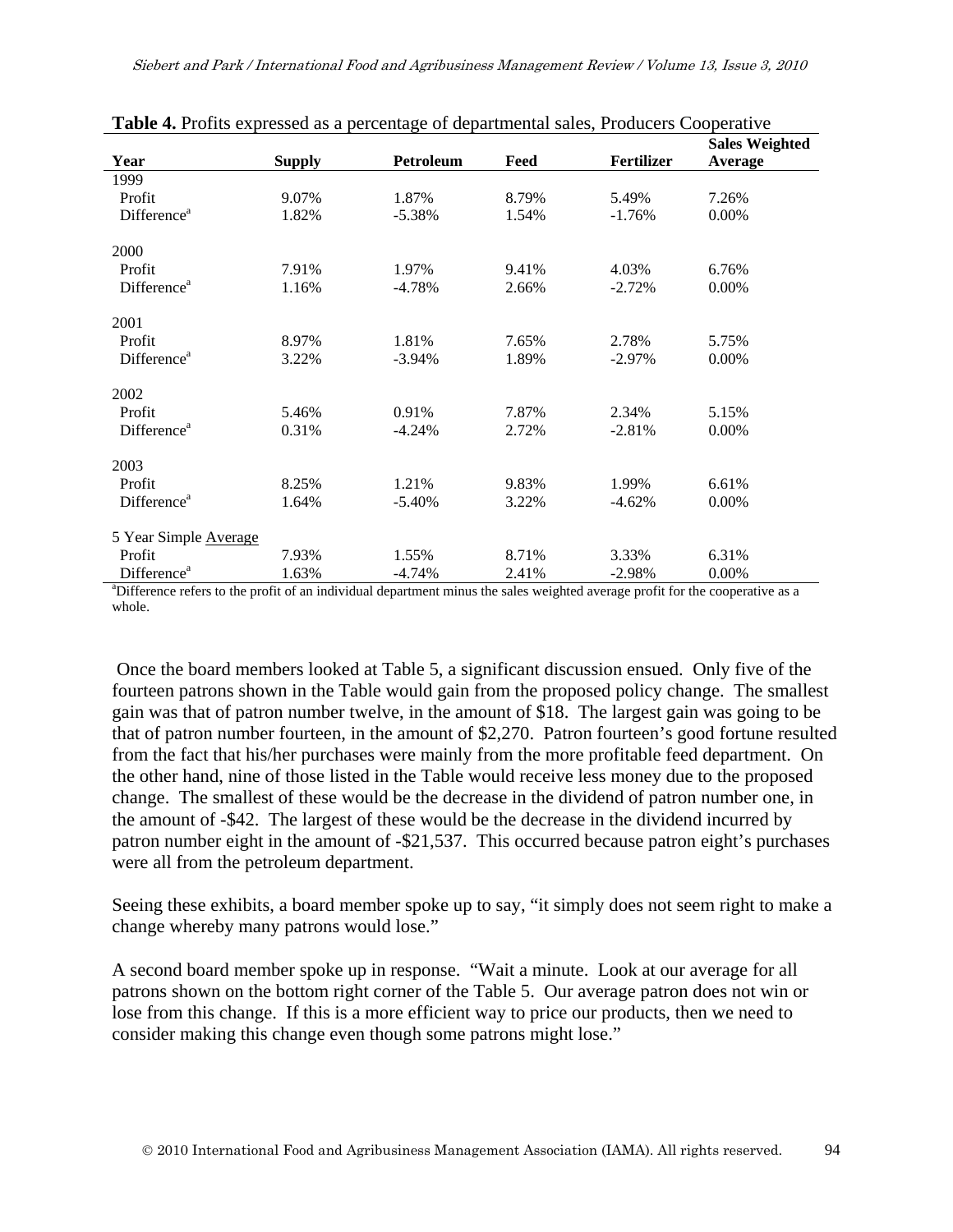| <b>Selected</b> |                                   | <b>Fuel</b>      | Feed             | <b>Fertilizer</b> | <b>Total</b><br>2003 | Profit<br><b>Payment</b> | <b>Proposed</b><br><b>New</b> | Gain            |
|-----------------|-----------------------------------|------------------|------------------|-------------------|----------------------|--------------------------|-------------------------------|-----------------|
| <b>Patrons</b>  | <b>Supply</b><br><b>Purchases</b> | <b>Purchases</b> | <b>Purchases</b> | <b>Purchases</b>  | <b>Purchases</b>     | at 6.61%                 | Payment <sup>b</sup>          | (Loss)          |
|                 | $(\frac{f}{f})$                   | $(\frac{S}{Yr})$ | $(\frac{S}{Y})$  | $(\frac{S}{Y})$   | $(\frac{S}{Y})$      | $(\frac{S}{Y})$          | $(\frac{S}{Y})$               | $(\frac{S}{Y})$ |
| #1              | \$4,312                           | \$1,645          | \$15,340         | \$11,203          | \$32,499             | \$2,148                  | \$2,107                       | $(\$42)$        |
| #2              | \$658                             | \$0              | \$11,457         | \$0               | \$12,115             | \$801                    | \$1,181                       | \$380           |
| #3              | \$30                              | \$3,021          | \$10             | \$0               | \$3,061              | \$202                    | \$40                          | (\$162)         |
| #4              | \$19,964                          | \$90,593         | \$5,757          | \$0               | \$116,314            | \$7,688                  | \$3,309                       | $(\$4,379)$     |
| #5              | \$54,290                          | \$4,889          | \$680            | \$66,743          | \$126,601            | \$8,368                  | \$5,933                       | $(\$2,435)$     |
| #6              | \$575                             | \$16,866         | \$7              | \$0               | \$17,447             | \$1,153                  | \$252                         | $($ \$901)      |
| #7              | \$6,794                           | \$6,943          | \$19,182         | \$40,850          | \$73,768             | \$4,876                  | \$3,343                       | (\$1,533)       |
| #8              | \$0                               | \$398,828        | \$0              | \$0               | \$398,828            | \$26,363                 | \$4,826                       | $(\$21,537)$    |
| #9              | \$0                               | \$20,698         | \$231            | \$75,123          | \$96,051             | \$6,349                  | \$1,768                       | $(\$4,581)$     |
| #10             | \$21,742                          | \$19,999         | \$29,186         | \$23,980          | \$94,907             | \$6,273                  | \$5,382                       | $(\$891)$       |
| #11             | \$27,114                          | \$6,202          | \$52,420         | \$32,902          | \$118,637            | \$7,842                  | \$8,120                       | \$278           |
| #12             | \$9,734                           | \$4,992          | \$16,736         | \$8,899           | \$40,361             | \$2,668                  | \$2,686                       | \$18            |
| #13             | \$14,628                          | \$10,381         | \$27,053         | \$240             | \$52,302             | \$3,457                  | \$3,997                       | \$539           |
| #14             | \$3,710                           | \$0              | \$72,747         | \$2,888           | \$79,344             | \$5,245                  | \$7,515                       | \$2,270         |
| <b>Patrons</b>  |                                   |                  |                  |                   |                      |                          |                               |                 |
| #1 to #14       | \$11,682                          | 41,790           | \$17,915         | 18,773            | \$90,160             | \$5,960                  | \$3,604                       | $(\$2,356)$     |
| Average         |                                   |                  |                  |                   |                      |                          |                               |                 |
| <b>Total</b>    |                                   |                  |                  |                   |                      |                          |                               |                 |
| Coop            | \$612                             | \$633            | \$1,444          | \$485             | \$3,174              | \$210                    | \$210                         | \$0             |
| Patron Avg.     |                                   |                  |                  |                   |                      |                          |                               |                 |

**Table 5.** Impact of proposed profit allocation method based upon selected patron's 2003 purchase history<sup>a</sup>

<sup>a</sup> Totals may not add due to rounding.

 $b$  Calculated based upon each patron's department-by-department purchase volume according to the formula: Supply  $\ast$  8.25% + Fuel  $*$  1.21% + Feed  $*$  9.83% + Fertilizer  $*$  1.99%

A third board member said, "patron eight exemplifies what has hurt us in the past and what can also hurt us in the future. This patron is only a fuel customer. However, he/she receives the full benefit of profits earned in the supply and feed divisions. In effect, this patron is taking money earned by other patrons' purchases. Of course, if we change this policy, we might lose this patron's petroleum business all together."

With that silence ensued. Board members turned their attention to the bottom line of Table 5. Sure enough, under this new policy the average cooperative patron did not gain or lose. With that the chairman spoke up, "it is best for the long term health of our co-op that you participate in the profits as you participate in generating the profits."

Upon hearing that, the board member who had initially complained about making a change whereby many patrons would lose, spoke up. "Even though some may get a little less, we have to do what is best for the co-op as a whole. Therefore I will make a motion to the effect that this new policy is adopted to be effective for the year 2004." A second was quickly offered and the motion passed unanimously, 9 - 0.